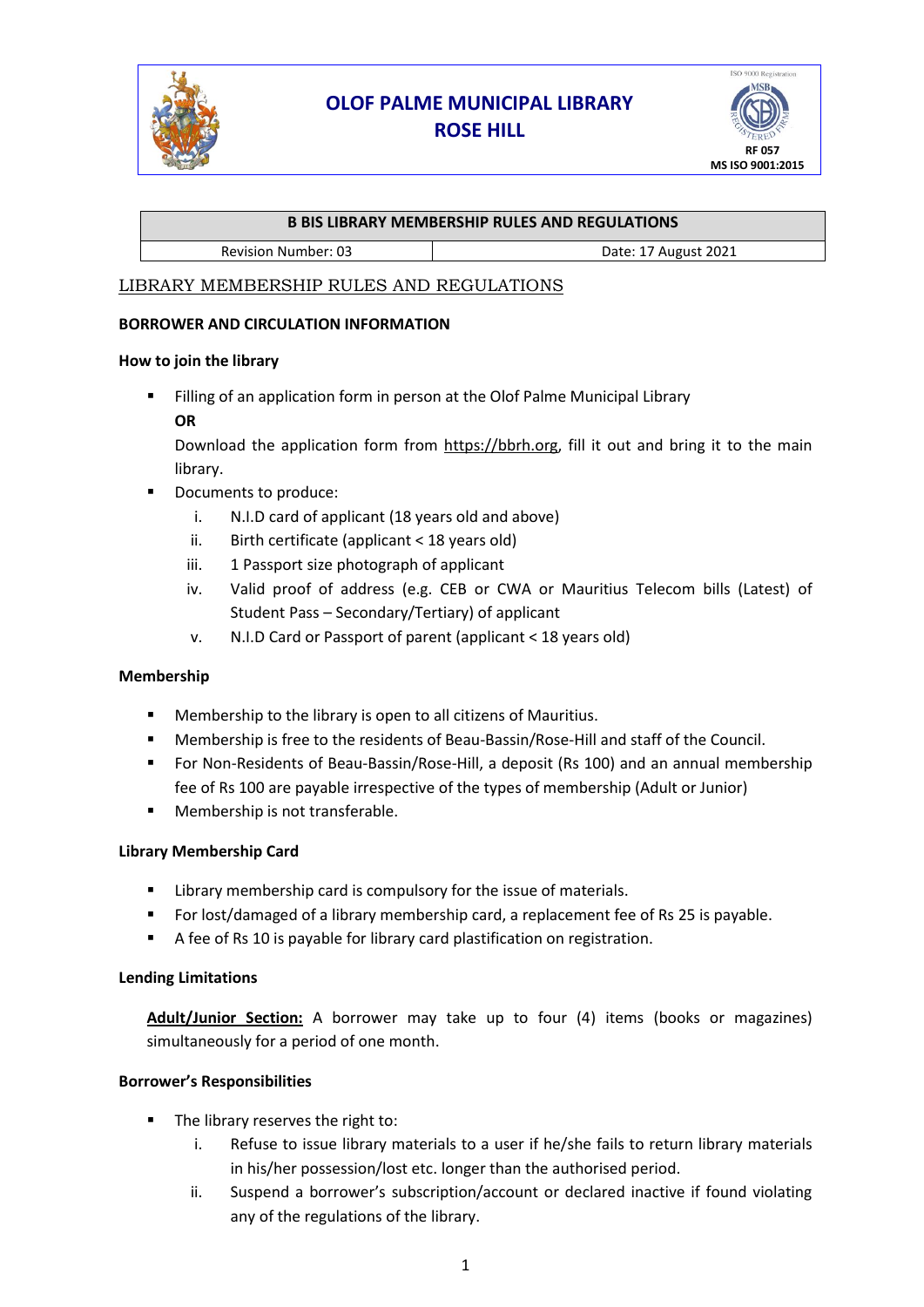#### **Inactive Membership/Cancellation**

- A membership is declared inactive when a borrower is unable to conform to borrowing policies and procedures and may be subsequently subject to cancellation.
- A borrower with an inactive/suspended account is not eligible for borrowing.
- An inactive/suspended membership can be reactivated provided that the borrower fulfills conditions stipulated in a notification letter sent to him/her or else to pay all fees or amount outstanding or to abide to laws and regulations of the library.
- **•** For Non-resident membership, any patron who keeps library materials for more than 6 months will be notified and his/her deposit forfeited.
- A subscription which is not active for more than one year will be put in "INACTIVE MODE".
- Refusal to pay fines will lead to suspension of a membership. User will be accordingly informed and ultimately his/her deposit will be forfeited after the prescribed period indicated in the letter sent to him/her.

#### **Overdue Fines**

- Rs 5.00 per week are charged for any library material kept beyond one month.
- For fines accrued in one's account for more than 30 days, no borrowing may be allowed.
- Failure to receive reminder from the library will not excuse borrower from late charges.
- **EXE** Reminder may be sent either by email or post or else as may be decided by the library.

#### **Renewals of Library Materials**

- Renewals for books/magazines are permitted thrice.
- Patrons may renew materials either by phone or call in person, provided that the materials have not been reserved or are not on the reservation list.
- Renewal of the same item cannot be effected for more than thrice.
- Item on Reservation list can be renewed for only two weeks.
- Renewal will not be allowed if fine is accrued in subscriber's account.

#### **Loss of Library Materials**

- For any damaged/loss of a library material in his/her possession, same must be replaced by a new one with same title, author and series on his/her next visit to the library.
- **.** If the book/magazine is out of print, a new item by same author and language but with another title is permissible.
- One month delay is granted for replacement of the damaged/loss of library material.
- No borrowing is permitted for the item lost.

#### **Reservations**

- Only item on loan may be reserved.
- A maximum of 3 items may be reserved simultaneously.
- When a reserved item is available, the patron will be informed accordingly to pick up the item within 10 days from the date he/she has been informed.
- Reserved item can be checked out only by the patron who placed the reservation.
- Any reserved item not collected within the allocated time will be either passed on to the next patron on the reservation list or put in circulation.

#### **Photocopies**

- Price charged per page : Rs 2
- Only photocopy from library resources will be done for the general public and in conformity to the existing Copyright Act.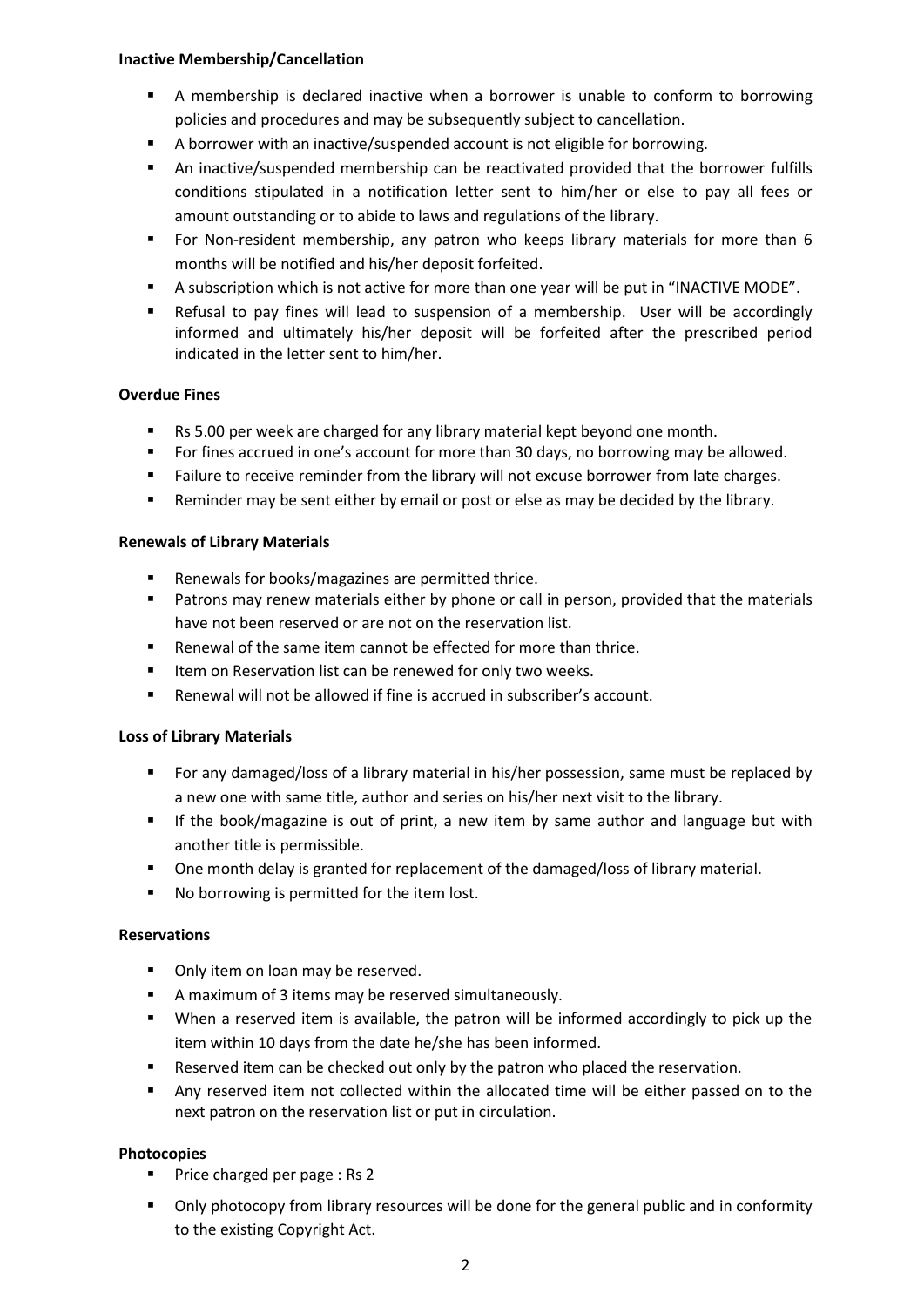#### **RULES AND REGULATIONS**

- $\triangleright$  Bags and personal belongings should be left outside the library. It is advisable to keep your valuable items, money, laptop, cell phone and personal documents etc. with you.
- $\triangleright$  The library accepts no responsibility for any lost/stolen of bags, money, cell phone and personal documents etc.
- $\triangleright$  Eating, drinking and smoking are prohibited within the library premises.
- $\triangleright$  Cell phone use is restricted within the library. All phones should be either turn off or put on 'silent mode'.
- ➢ Loitering in the library without making use of its materials is not allowed. Aimless wandering within the library is equally prohibited.
- $\triangleright$  Any conduct that interferes with another person's use of the library service or materials is prohibited. Such conduct includes, but is not limited to:
	- i. Loud activity
	- ii. Conversation and behavior that distract others.
	- iii. Make bad use of library furniture, equipments and materials
	- iv. Harassing others, either verbally or physically.
- $\triangleright$  The library is not responsible for children left unattended in the library premises.
- $\triangleright$  Patron shall be responsible for any damage to books/magazines etc borrowed. Patron may be requested to replace a damage book/ magazine by a new one of the same author or may be fined depending on the gravity of the damage.
- $\triangleright$  A fine of Rs 10 is charged for damaged barcode.
- $\triangleright$  The internet access time per user is 30 minutes.
- $\triangleright$  Display of obscene pictures, provocation images and access to illicit sites are not permitted.
- $\triangleright$  Use of electricity by the user from any existing electric point within the library premises is not permitted. However, an electricity point is available for library users to charge laptops only. Request from user should be done at the Readers' Advisory Service, Circulation Counter.
- $\triangleright$  The library reserves the right to inspect any bags etc in search of library materials.
- ➢ All transactions (Lending/Reference) should be made at latest five (5) minutes before closing time.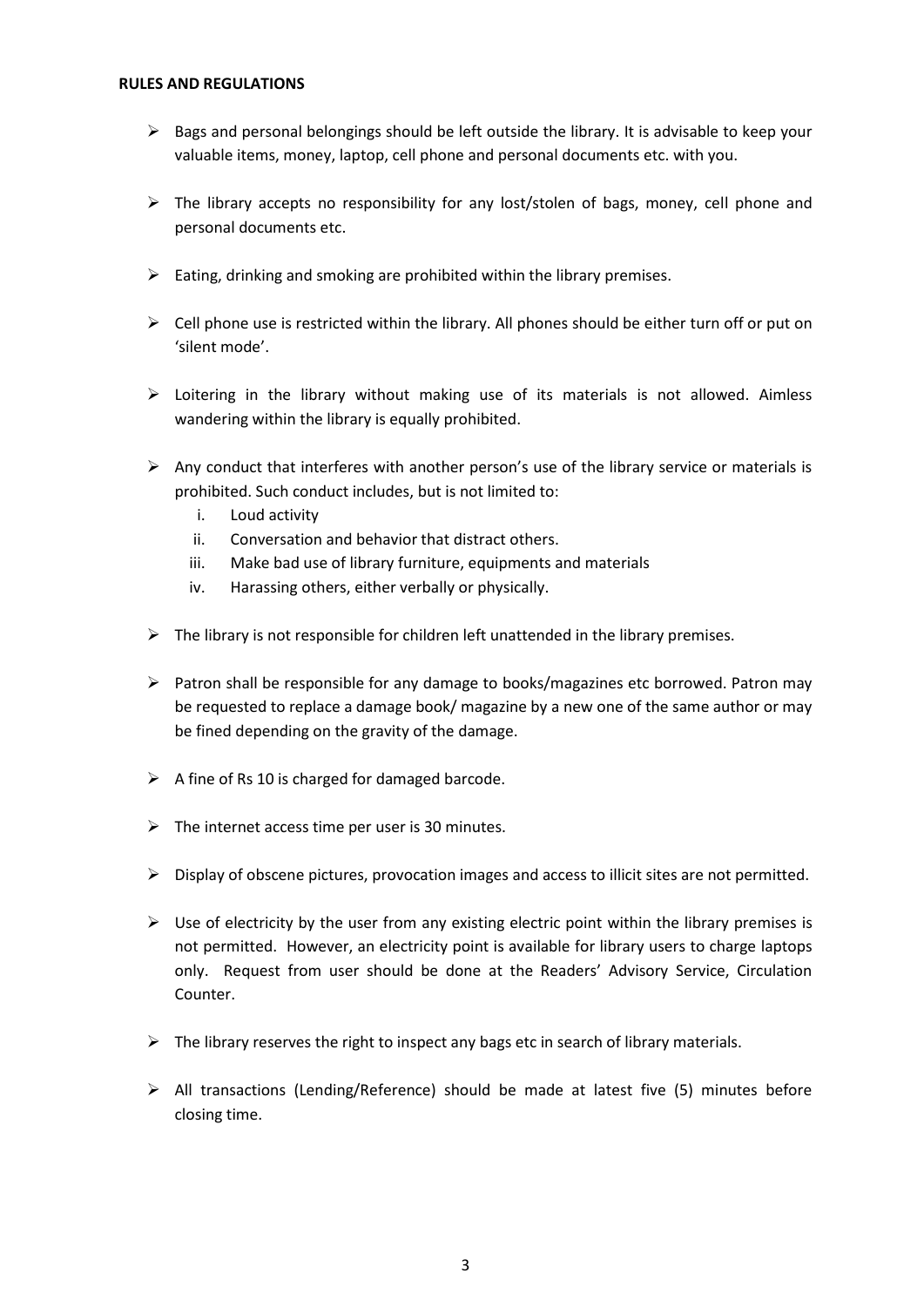# **OPENING HOURS:**

| <b>Sections</b>                                          | <b>Period</b>                | <b>Opening Hours</b>                                        |
|----------------------------------------------------------|------------------------------|-------------------------------------------------------------|
| Main library - Adult/Children<br>/Reading area/Cybercafé | •Mid-January to Mid-December | Weekdays: 09.00-17.00 hours                                 |
| Town Hall, Royal Road,<br>Rose Hill                      | •Mid-December to Mid-January | Weekdays: 09.00-16.00 hours<br>Saturdays: 09.00-12.00 hours |
| <b>Reference Library</b><br>(Eddy Norton Hall)           | •Mid-January to Mid-December | Weekdays: 09.00-17.00 hours                                 |
|                                                          | •Mid-December to Mid-January | Weekdays: 09.00-16.00 hours<br><b>Saturdays: Closed</b>     |

| <b>Mini/Sub Libraries</b>                                                                | <b>Period</b>                                    | <b>Opening Hours</b>                                              |
|------------------------------------------------------------------------------------------|--------------------------------------------------|-------------------------------------------------------------------|
| 1. Maingard Sub Library<br>Marie Michel Utile Centre<br>Cr Maingard/Pope Hennessy<br>St. | .Mid January to Mid December                     | Weekdays:<br>12.00-17.00 hours                                    |
|                                                                                          | .Mid December to Mid January<br>•School Holidays | Weekdays: 9.00-12.00; 13.00-16.00 hours<br>(Closed on Wednesdays) |
| Beau Bassin                                                                              |                                                  | Saturdays: 09.00-12.00 hours                                      |
| 2. Mare Gravier Mini Library                                                             | .Mid January to Mid December                     | Weekdays:<br>14.30-17.00 hours                                    |
| Hossenally St., Mare Gravier,<br><b>Beau Bassin</b>                                      | .Mid December to Mid January                     | Weekdays:<br>13.00-16.00 hours                                    |
|                                                                                          |                                                  | (Closed on Tuesdays)                                              |
|                                                                                          |                                                  | Saturdays:<br>09.00-12.00 hours                                   |
| 3. Trèfles Mini Library                                                                  | .Mid January to Mid December                     | Weekdays:<br>14.30-17.00 hours                                    |
| J. Rougeot Polyvalent Centre<br>Dr. Ferrière St., Trèfles,                               | .Mid December to Mid January                     | Weekdays:<br>13.00-16.00 hours                                    |
| Rose Hill                                                                                |                                                  | (Closed on Fridays)                                               |
|                                                                                          |                                                  | Saturdays:<br>09.00-12.00 hours                                   |
| 4. Camp Levieux Mini Library                                                             | .Mid January to Mid December                     | Weekdays:<br>14.30-17.00 hours                                    |
| Ave. Crétin, Camp Levieux,<br>Rose Hill                                                  | .Mid December to Mid January                     | Weekdays:<br>13.00-16.00 hours                                    |
|                                                                                          |                                                  | (Closed on Tuesdays, Thursdays & Saturdays)                       |
| 5. Les Chebecs Mini Library<br>Sir Gaëtan Duval Municipal<br>Centre                      | .Mid January to Mid December                     | Weekdays:<br>14.30-17.00 hours                                    |
|                                                                                          | •Mid December to Mid January                     | Weekdays:<br>13.00-16.00 hours                                    |
| Les Chebecs                                                                              |                                                  | (Closed on Tuesdays, Thursdays & Saturdays)                       |
| 6. Plaisance Mini Library                                                                | .Mid January to Mid December                     | Weekdays:<br>14.30-17.00 hours                                    |
| <b>Emile Duvivier Social Hall</b><br>Sister Marie Clémence,                              | .Mid December to Mid January                     | Weekdays:<br>13.00-16.00 hours                                    |